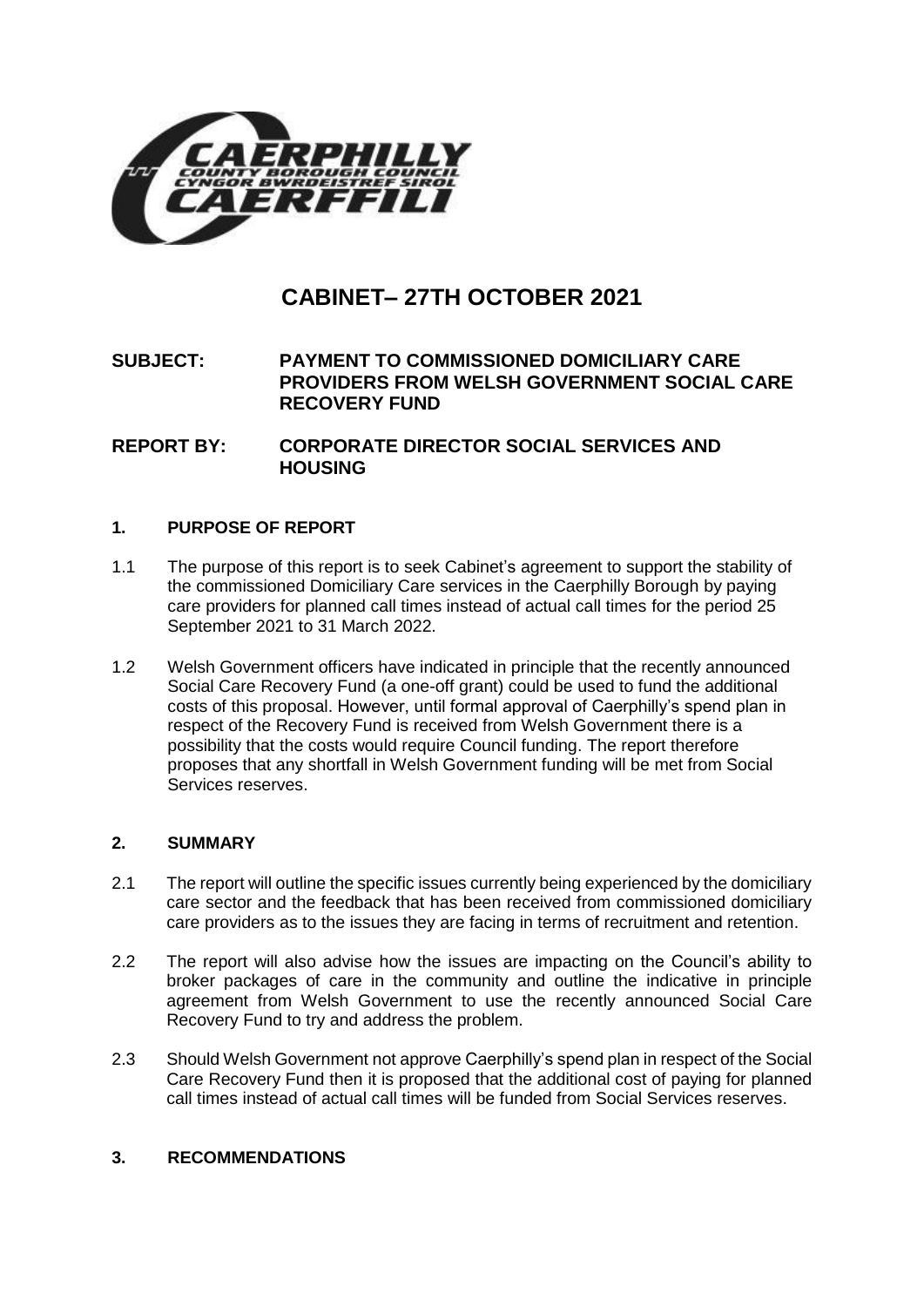- 3.1 That the information and explanation outlined in this report is acknowledged and that Cabinet agree to support this sector of commissioned services and meet statutory obligations in relation to identified social care need by paying care providers for planned call times instead of actual call times for the period 25 September 2021 to 31 March 2022.
- 3.2 That Cabinet agree to underwrite the £900k estimated cost of this additional support from Social Services reserves should Welsh Government not approve Caerphilly's spend plan in respect of the Social Care Recovery Fund.

# **4. REASONS FOR THE RECOMMENDATIONS**

- 4.1 That the Council supports the stability of the commissioned domiciliary care services as much as possible to meet assessed need within the community.
- 4.2 That the domiciliary care providers can make attempts to improve their position in terms of recruitment and retention for their agencies.

## **5. THE REPORT**

- 5.1 The challenges facing the social care sector at the present time are unprecedented due to the ongoing issues the Coronavirus Pandemic has created. The social care workforce across Wales and the UK are exhausted with many leaving the sector for other jobs and vocations.
- 5.2 Although the entire care sector is facing a significant crisis in staffing, the domiciliary care sector is losing an unprecedented number of staff and this is creating a real challenge. Domiciliary care agency owners are advising that the following issues are testing their ability to continue to provide a service:-
	- Ongoing sickness levels within staff teams
	- The need for staff to isolate due to being close contacts of a positive case of the virus
	- Staff are exhausted and are picking up increased shifts to cover for those who are off sick or isolating
	- The shortage of staff means that although calls are being made to provide support to people in the community, the calls are being covered by less staff, which in turn means that the people receiving support may not be getting their usual number or length of calls in an attempt to make sure that everyone gets a certain amount of support
	- Staff are leaving to work in retail and hospitality where the pay and terms and conditions offered are far better than care. (Aldi advertising jobs at almost £15 an hour, compared to the NLW of £8.91 an hour in care, although some providers pay just above that amount)
	- Incentives offered by companies such as Amazon (£1,500) and Sainsbury's (£500) to go and work them, with ongoing improvements in working conditions and a higher hourly rate of pay
	- The pressure that domiciliary care workers experience doing their job, supporting some significant complexity of need in the community either alone or with 1 other carer.
	- The travelling time between calls for carers and the cost of petrol and wear and tear on personal vehicles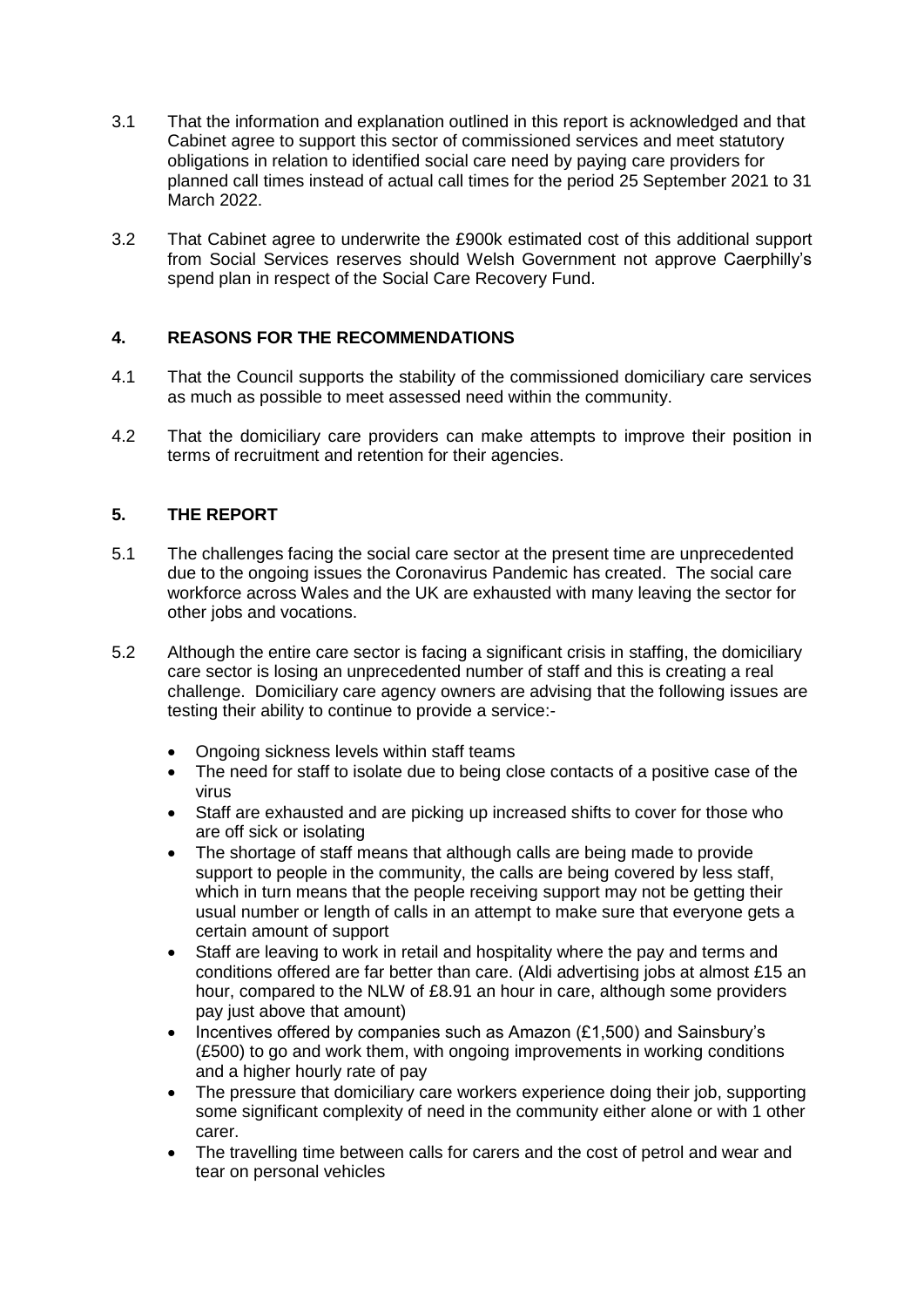- 5.3 The Support At Home Framework provides the overarching commissioning arrangement for domiciliary care in the Borough. All domiciliary care calls are assessed for by social workers and a planned amount of time is allocated for the calls. Where the carers are at the call for the planned amount of time, the call is paid for in full. However, if for any reason the call is shorter or longer than the planned amount of time, the service is paid for on the actual amount of time the call takes and there is a banding system in place to allow for some flexibility.
- 5.4 At the start of the pandemic the usual arrangements for payment on actual call times was suspended in accordance with commissioning guidance issued by Welsh Government and the calls were paid on planned times – this was to ensure the ongoing viability of the service and allow for any level of flexibility needed to continue to provide a service in the community. Providers found this very helpful and it supported stability.
- 5.5 Once the initial impact of the pandemic was over and the sector began to settle it was agreed that payment for the services would revert to payment on actual call times. This was manageable until recent months when restrictions were lifted, and sickness within agencies increased, hospitality and retail re-opened and the transmission of the virus within the community increased again. As a result domiciliary care agencies have articulated and evidenced the issues raised above in paragraph 5.2.
- 5.6 Meetings and discussion with domiciliary care providers has identified a view that returning to payment on planned calls rather than actual calls is likely to help the current staffing situation. In an attempt to retain staff, some domiciliary care providers have continued to pay their staff on planned call times, yet as the Council are paying on actual call times the providers are out of pocket. It is felt that returning to payment on planned calls may well encourage carers to stay in the sector, alleviate their concerns about the financial effect of temporarily reduced calls and call times and travelling times between calls.
- 5.7 The recently announced Social Care Recovery Fund (a one-off grant), being made available by Welsh Government to local authorities to support the recovery of the social care sector provides an opportunity to allocate additional funding on a temporary basis to address the issues being experienced in the domiciliary care sector. Officers believe that a return to payment on planned calls until the end of March 2022 is an appropriate and viable way to support the domiciliary care sector – it will hopefully support the retention issues that are a challenge and as a result help the market stability of this sector of care within the Borough.
- 5.8 Caerphilly Social Services Finance Department has received an in principle indication from Welsh Government officers that the additional cost of paying for domiciliary care calls on a planned rather than actual basis is likely to meet the requirements of the Social Care Recovery Fund. If so, there would be no additional cost to the authority of taking this decision. However, a small risk remains that Welsh Government may not approve the Council's spend plan. It is therefore proposed that any shortfall in Welsh Government funding should be net from Social Services reserves.

#### 5.9 **Conclusion**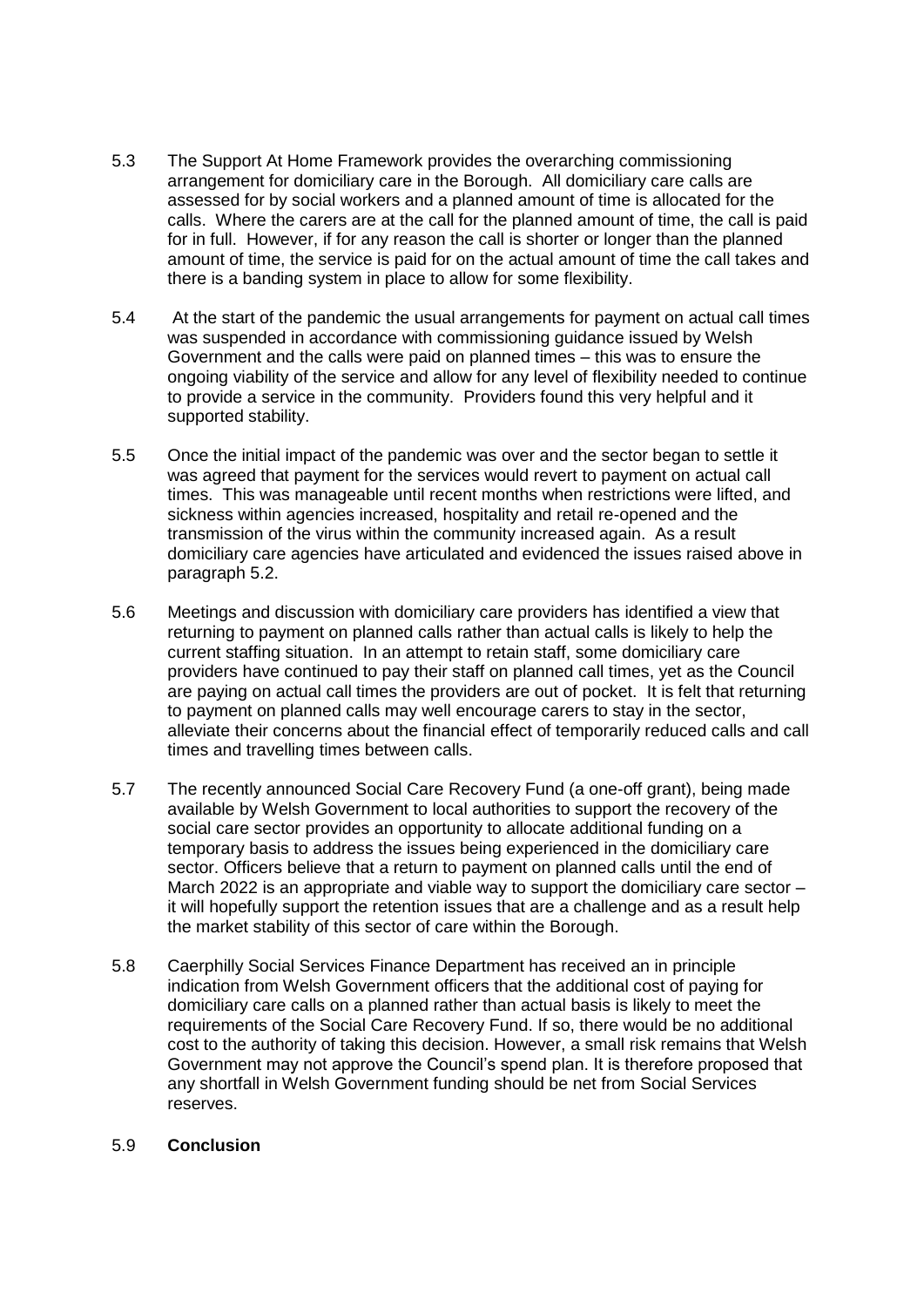The domiciliary care sector is facing unprecedented challenges at the moment, locally, nationally and across the UK as a whole. Providers of this service have advised widely of the issues associated with the provision of the service and the recruitment and retention of staff. It is hoped that the temporary reinstatement of payment on planned rather than actual calls would help providers to retain carers and support people in the community who require this type of care and support in their own homes. It is very likely that the Social Care Recovery Fund will pay for the increase in cost as indicated in principle by Welsh Government officers. However, if Welsh Government does not approve the Council's spend plan then the Social Services Directorate could bear the additional cost through using service reserves.

## **6**. **ASSUMPTIONS**

6.1 There are no assumptions in relation to this report.

# **7. SUMMARY OF INTEGRATED IMPACT ASSESSMENT**

7.1 This is not required in relation to this report.

## **8. FINANCIAL IMPLICATIONS**

- 8.1 The additional cost of paying for planned domiciliary care call times instead of actual call times for the period 25 September 2021 to 31 March 2022 is likely to be in the order of £900k.
- 8.2 Welsh Government officers have indicated in principle that the Social Care Recovery Fund could be used to meet these additional costs but a formal decision will not be received for some time.
- 8.3 Uncommitted Social Services reserves currently stand at circa £1million. It is therefore proposed that these reserves be utilised to fund the proposal in this report in the event of the Welsh Government not approving Caerphilly CBC's spend plan for the Social Care Recovery Fund.

#### **9. PERSONNEL IMPLICATIONS**

9.1 There are no personnel implications in relation to this report.

#### **10. CONSULTATIONS**

10.1 This report contains all the information gathered from those consulted about the issues being faced by the commissioned domiciliary care sector in Caerphilly and nationally.

# **11. STATUTORY POWER**

11.1 The Health and Social Care (Quality and Engagement) (Wales) Act 2020, Social Services and Wellbeing (Wales) Act 2014, Regulation and Inspection of Social Care (Wales) Act 2016.